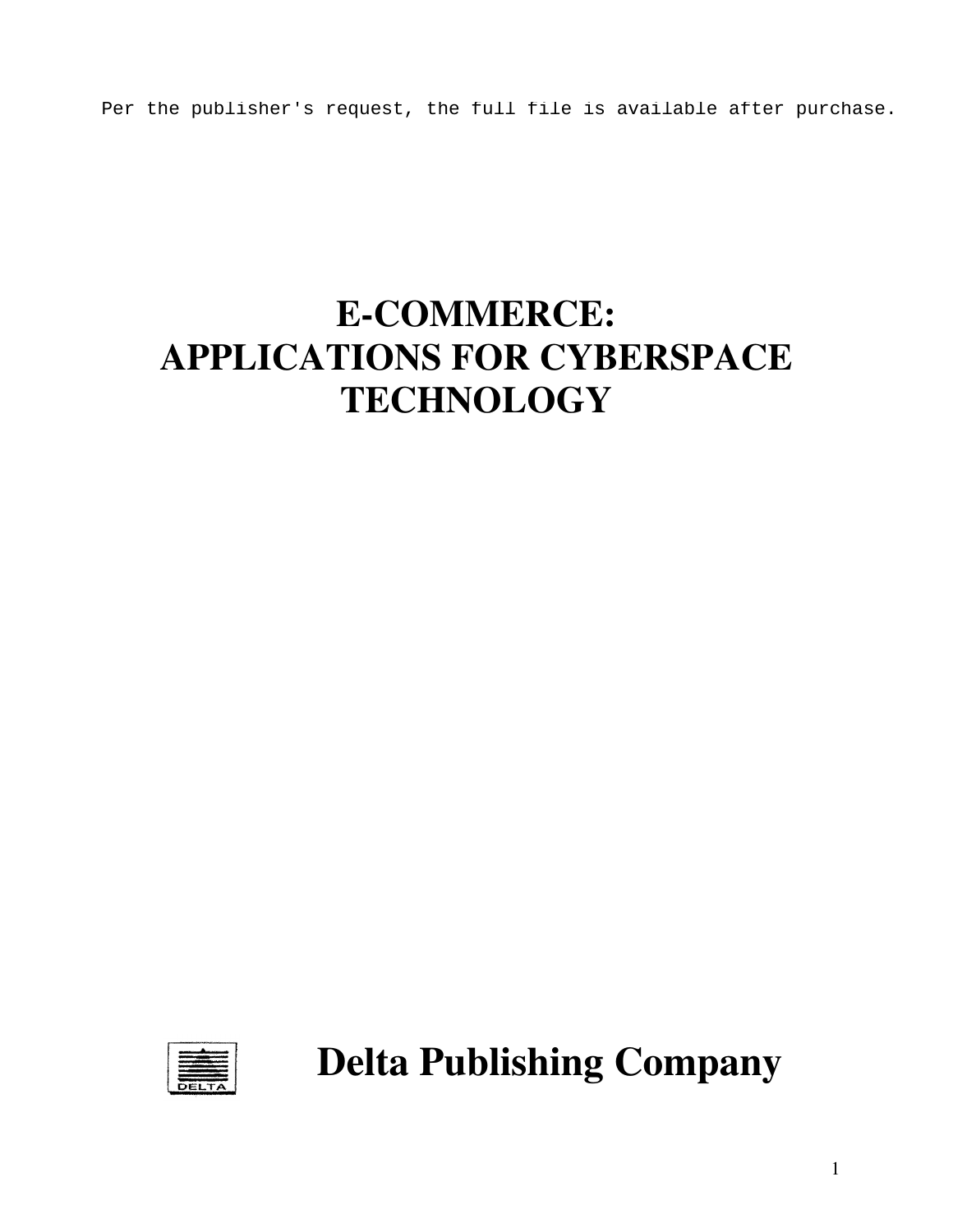### Copyright 2008 *by*

#### DELTA PUBLISHING COMPANY

P.O. Box 5332, Los Alamitos, CA 90721-5332

All rights reserved. No part of this course may be reproduced in any form or by any means, without permission in writing from the publisher.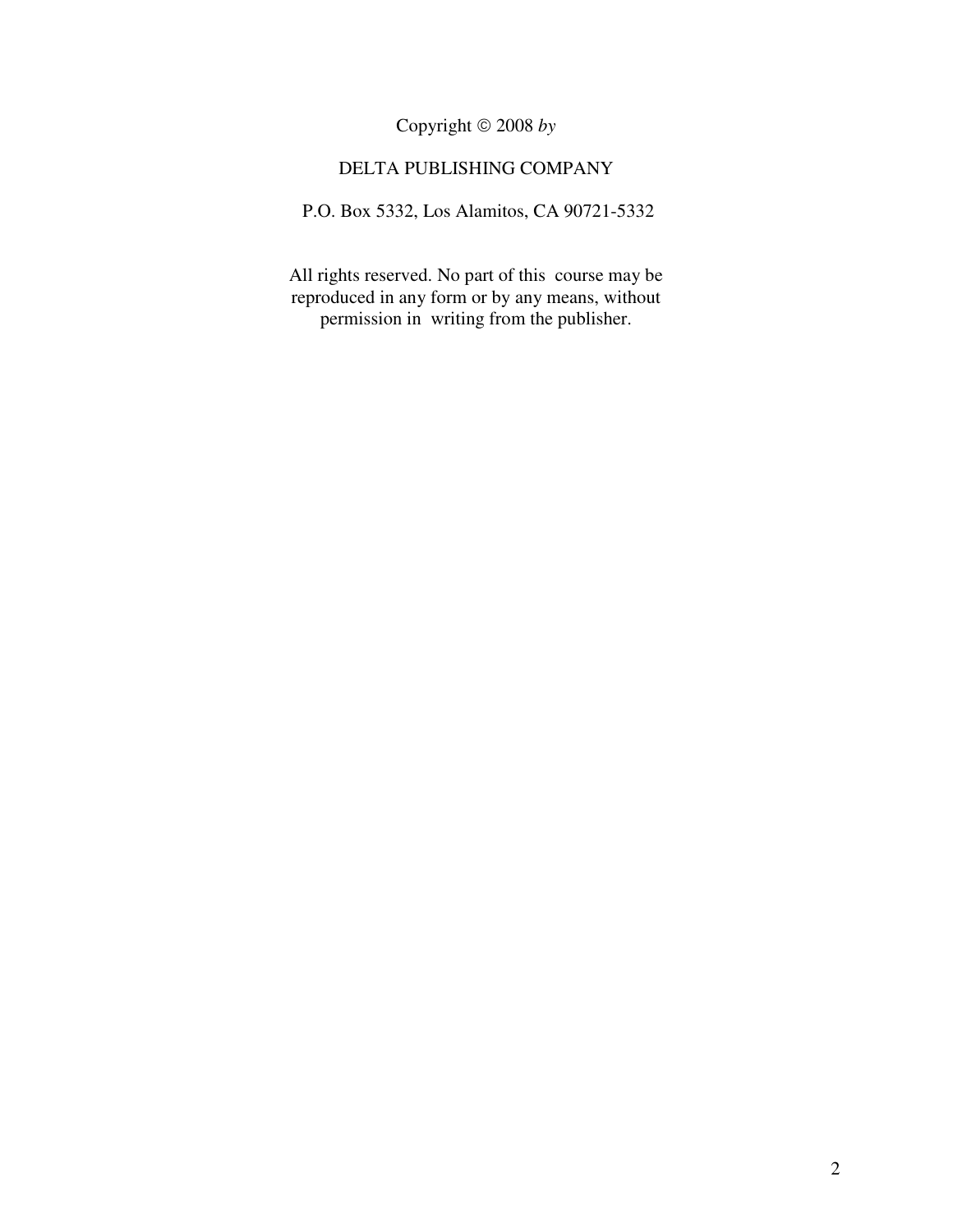## **WHAT THIS COURSE WILL DO FOR YOU**

E-COMMERCE: APPLICATIONS FOR CYBERSPACE TECHNOLOGY is a valuable reference for business people, computer professionals, and consumers. Technology plays a vital role in business. Electronic commerce improves the efficiency and allow businesses to provide value and convenience to customers. The World Wide Web allows retailers to reach both their customers and suppliers and provides another medium for retailers to expand internationally at a relatively low cost.

This course covers all aspects of electronic commerce. It helps managers implement electronic commerce in their organization. It addresses the concerns of business managers such as security concerns. The course is designed as a practical, "how to" guide. We provide extensive examples to illustrate practical applications. The tools and techniques in this course can be adopted outright or modified to suit individual needs. Checklists, exhibits, illustrations, and step-by-step instructions enhance the course's practical use. Answers to commonly asked questions are given.

All types of businesses, not-for-profit entities and governmental bodies are using the World Wide Web. The Internet is an integral part of most transactions. Selling merchandise over the Internet reaches not only domestic consumers but also international consumers.

The future of retailing on the Internet greatly benefits consumers. Search engines enable consumers to find merchandise and services on the Internet with the lowest quoted price. Another technology assisting consumers in making purchases over the Internet is 3-D imaging. Instead of just reading a description and looking at a photograph, a consumer will be able to visually inspect the product at virtually any angle.

The combination of growth in the commercial utilization of the Internet, the rapid changes in technology, and the complexity of management has expanded the scope of the duties of business managers. To remain competitive, businesses must maintain a presence on the Internet. Business managers must keep up-to-date with changes in technology. This course provides business managers with an up-to-date compendium of current technologies and applications. New and emerging trends are considered.

Electronic commerce requires managers to be knowledgeable about both technology and its management. Special consideration has been given to balancing these two needs. We cover both traditional and emerging issues in technology and management of that technology.

This course is in an easy to understand and organized format. It is comprehensive and informative. It is a valuable reference that should be referred to on a daily basis.